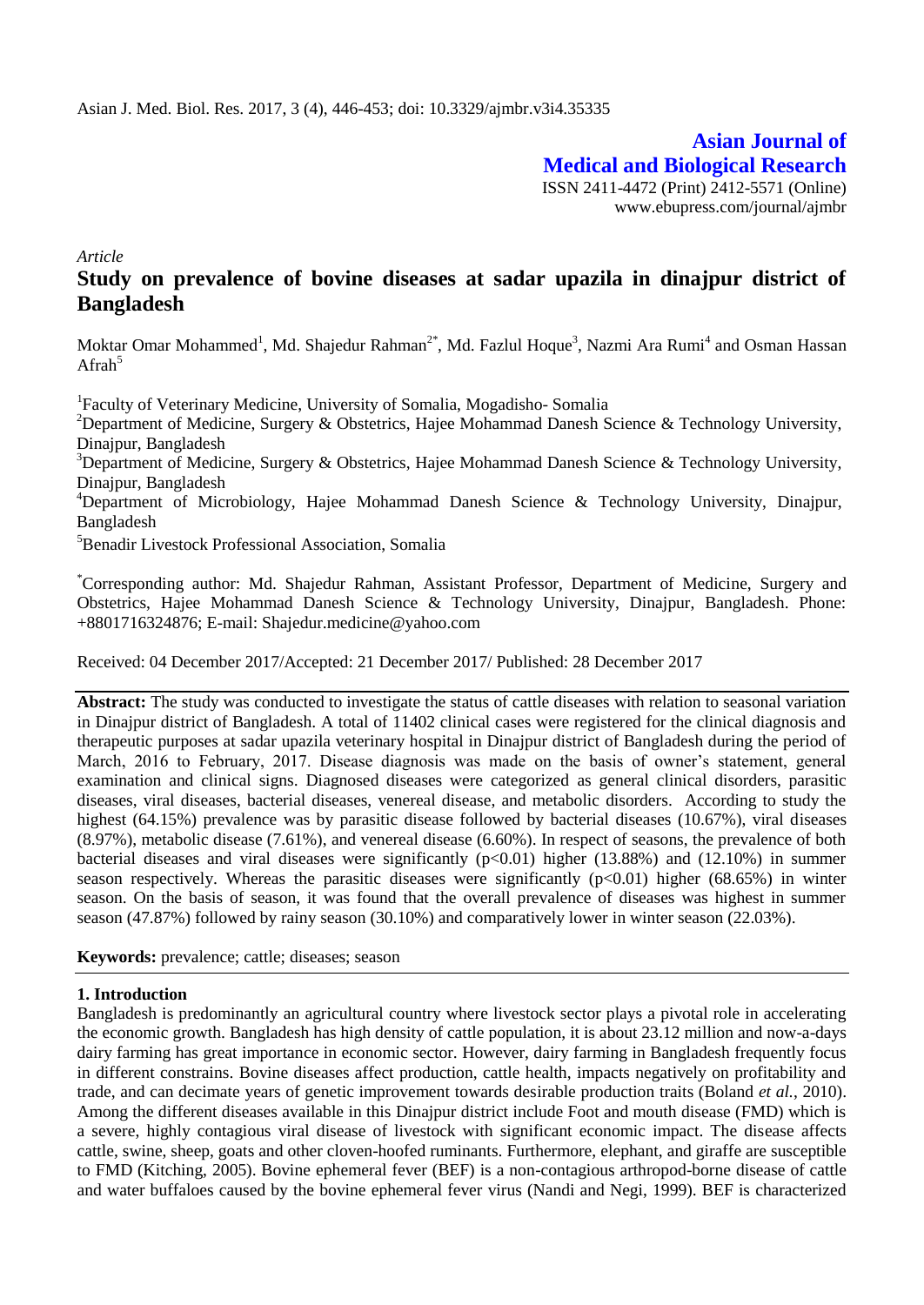by the sudden onset of fever, stiffness, lameness and depression with a high morbidity and 1% mortality (Mackerras *et al.*, 1940). Recovery usually occurs within 3 to 4 days of the onset of clinical signs, hence the term "ephemeral" (Uren, 1989). The disease is mostly severe in the more valuable classes of cattle such as bulls, pregnant and lactating cows (Young and Spradbrow, 1990). Babesiosis is caused by intra-erythrocytic protozoan parasites of the genus Babesia which infects a wide range of domestic and wild animals and occasionally man. The disease is distributed world-wide (Bock *et al.*, 2004). Infection of cattle with *Anaplasma marginale* causes bovine anaplasmosis, a mild to severe hemolytic disease that results in considerable economic losses to both dairy and beef industries. *A. marginale* undergoes a complex developmental cycle in ticks that begins by infection of gut cells, and transmission to susceptible hosts occurs from salivary glands during feeding (Ge *et al.*, 1996; Kocan, 1986; Kocan *et al.*, 2004). The prevalence of parasitic infection depends on ecology, geographical and climatic condition prevailing in Bangladesh (Hossain *et al.,* 2004). Gastrointestinal nematodes (Haemonchus, Trichostrogylus and Strogylus) cause impaired digestion and also affect the absorption of minerals particularly the Calcium and Phosphorus (Speedy, 1992). Like other diseases, parasitic infection or concurrently occurred infections cause economic losses in terms of mortality, stunted growth, loss of body weight gain, poor quality of skin due to ectoparasitic in particular, decreased milk and meat production (Dewan *et al.,* 1979; Ahmed *et al.,* 1994). Among the trematode infections, two Fasciola species *Fasciola hepatica* and *Fasciola gigantica* are involved in both animal and human fascioliasis (Mas *et al.,* 1999) of these only *Fasciola gigantic* are available in Bangladesh. The major endemic area for *Fasciola gigantica* is largely tropical region of Africa and many areas of Asia including India, Pakistan, Bangladesh (Shelmon and Barwari, 1978). In Bangladesh the report on fascioliasis are mostly on cattle, sheep, goat and buffalo (Kendall, 1954; Garrels, 1975 and Okiluddin, 1996). As bovine diseases are very much important disease in aspect of Bangladesh, it is not only affect the production performance of animal but also affect the national economy so the present study focuses the prevalence of disease in cattle in sadar upazila of dinajpur district.

#### **2. Materials and Methods**

#### **2.1. Study area and study period**

The study was conducted at veterinary hospital at Sadar upazila in Dinajpur district of Bangladesh for a period of one year from March, 2016 to February, 2017. The animals were brought at upazila veterinary hospital for the treatment purposes were examined for the prevalence of bovine diseases in cattle. A total of 11402 cattle population were recorded during the study period. Various types of bovine diseases were registered where bacterial disease, viral and parasitic disease and metabolic and venereal disease were recorded.

#### **2.2. Procedure of examination of animal**

#### **2.2.1. General examination**

Body condition score (BCS), behavior, Posture, gait, superficial skin, salivation, nasal discharge, locomotion disturbances were observed by distant visual examination of the patient.

#### **2.2.2. Physical examination**

Examination of different external parts of the body of each of the animal clinically, attended at hospital were done by using various close observation techniques.

#### **2.2.3. Clinical examination**

For clinical examination the temperature, pulse and respiratory rate from each of the animal were recorded. The presented clinical findings of various diseases of cattle and the owners complaint in relation to the diseases were also recorded carefully.

#### **2.3. Prevalence**

Prevalence were calculated as number of cases of disease divided by population at risk and multiple by 100. No of cases of disease

$$
Prevalence rate (\%) = \frac{NO. of cases of disease}{population at risk} \times 100
$$

### **2.4. Statistical analysis**

The collected data was analyzed by a statistical software namely, SPSS version 22. Associations between explanatory variables season and prevalence were done by chi-square test. In all analysis, 95% confidence intervals and p<0.05 were set to indicate significance.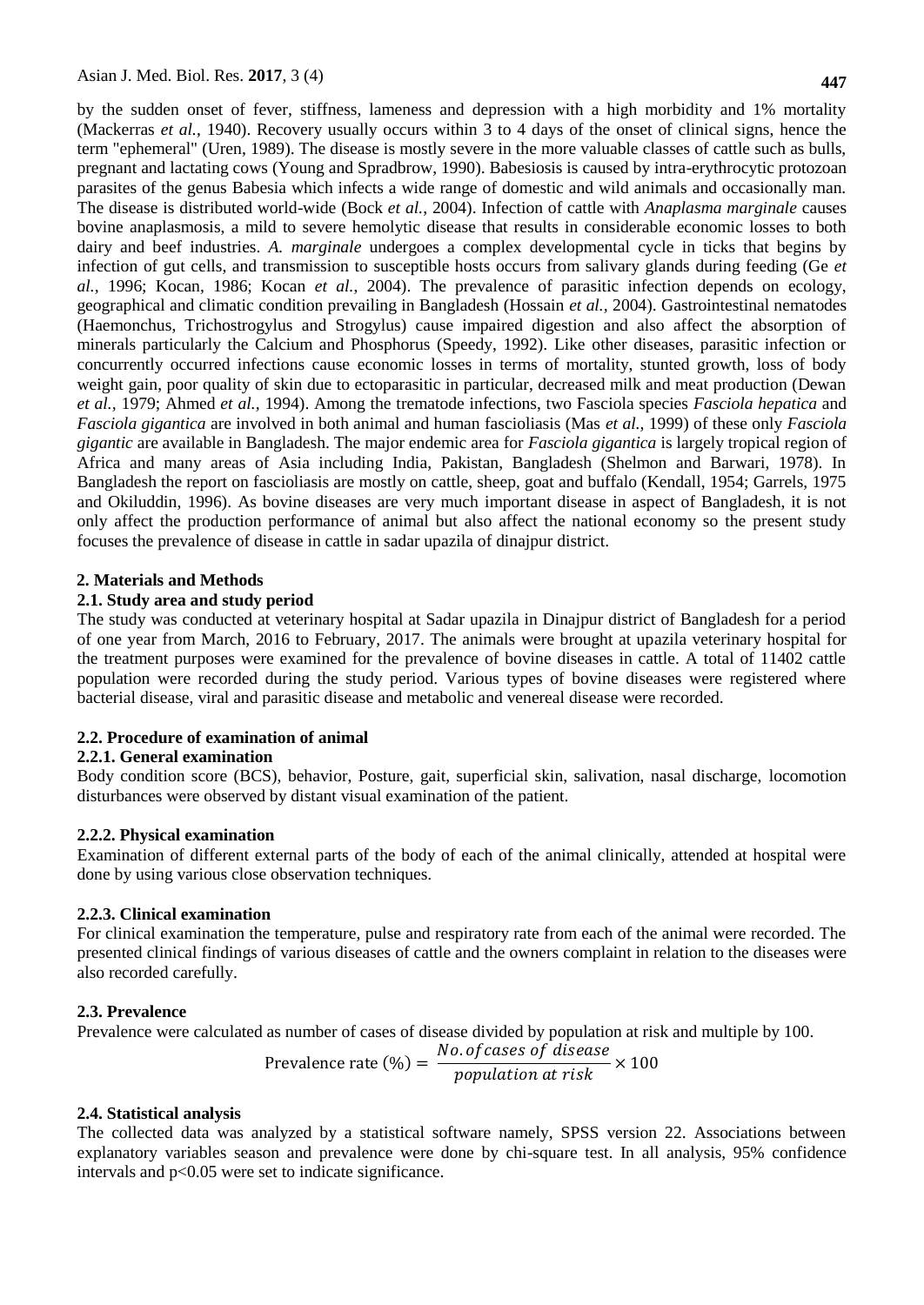# **3. Results**

# **3.1. Prevalence of bovine bacterial diseases**

The overall prevalence of bacterial diseases in cattle were 10.67 % among these the highest prevalence of bacterial diseases (6.08 %) were found by mastitis followed by anthrax (1.89%), dermatophilosis (1.29%) and the lowest prevalence (0.67%) by black quarter, followed by hemorrhagic septicemia (0.75%) as shown in (Table 1).

| Disease name    | No. of animal examined | No. of positive | Percentage $(\% )$ | Percentage by<br>category $(\% )$ |
|-----------------|------------------------|-----------------|--------------------|-----------------------------------|
| Anthrax         | 11402                  | 215             | 1.89               |                                   |
| <b>BQ</b>       | 11402                  | 76              | 0.67               |                                   |
| H.S             | 11402                  | 86              | 0.75               | 10.67                             |
| Dermatophilosis | 11402                  | 147             | 1.29               |                                   |
| <b>Mastitis</b> | 1402                   | 693             | 6.08               |                                   |

**Table 1**. **Prevalence of bovine bacterial diseases.**

# **3.2. Prevalence of bovine viral diseases**

The overall prevalence of viral diseases in cattle were 8.97%. Among viral diseases the highest prevalence (5.79 %), were found in Ephemeral fever followed by foot and mouth disease (3.10%), whereas the lowest prevalence (0.09%) were documented in rabies as shown in (Table 2).

| Disease name | No of animal examined No of positive |     | <b>Percentage</b><br>$\left( \frac{0}{0} \right)$ | <b>Percentage by</b><br>category $(\% )$ |
|--------------|--------------------------------------|-----|---------------------------------------------------|------------------------------------------|
| <b>FMD</b>   | 11402                                | 353 | 3.10                                              |                                          |
| Rabies       | 11402                                | 10  | 0.09                                              | 8.97                                     |
| E fever      | 11402                                | 660 | 5.79                                              |                                          |

### **Table 2. Prevalence of bovine viral diseases.**

# **3.3. Prevalence of bovine parasitic disease**

The overall prevalence of parasitic diseases in cattle were 64.15%. Parasitic diseases was further subdivided in to protozoa, external parasite and internal parasite. Under protozoa diseases the highest prevalence (8.55%) was found in coccidiosis while the lowest (0.29) was found in Theileriosis. In general, the prevalence of protozoa disease was (2.90%). Again, under internal diseases the highest prevalence (12.86%) was observed roundworm followed by Fascioliasis (10.28%) while the lowest prevalence (7.17%) was observed in tapeworm. All the prevalence of internal parasite was (30.31%). Furthermore, under external parasite diseases, the highest prevalence (10.77%) was witnessed in lice whereas the lowest prevalence (5.46%) was detected in Tick followed by mite (6.26%). Totally the prevalence of external parasite was (22.49%) as shown in (Table 3).

### **Table 3. Prevalence of bovine parasitic disease.**

| Disease name |                     | No of animal<br>examined | No of positive | <b>Percentage</b><br>$\left( \frac{0}{0} \right)$ | <b>Category Percentage</b><br>$(\%)$ |
|--------------|---------------------|--------------------------|----------------|---------------------------------------------------|--------------------------------------|
|              | <b>Babesiosis</b>   | 11402                    | 76             | 0.67                                              |                                      |
| Protozoa     | Theileriosis        | 11402                    | 33             | 0.29                                              |                                      |
|              | Anaplasmosis        | 11402                    | 210            | 1.84                                              |                                      |
|              | Coccidiosis         | 11402                    | 975            | 8.55                                              |                                      |
| Internal     | <b>Fascioliasis</b> | 11402                    | 1172           | 10.28                                             |                                      |
| parasite     | Roundworm           | 11402                    | 1466           | 12.86                                             | 64.15                                |
|              | Tapeworm            | 11402                    | 817            | 7.17                                              |                                      |
| External     | Tick                | 11402                    | 623            | 5.46                                              |                                      |
| parasite     | Mite                | 11402                    | 714            | 6.26                                              |                                      |
|              | Lice                | 11402                    | 1228           | 10.77                                             |                                      |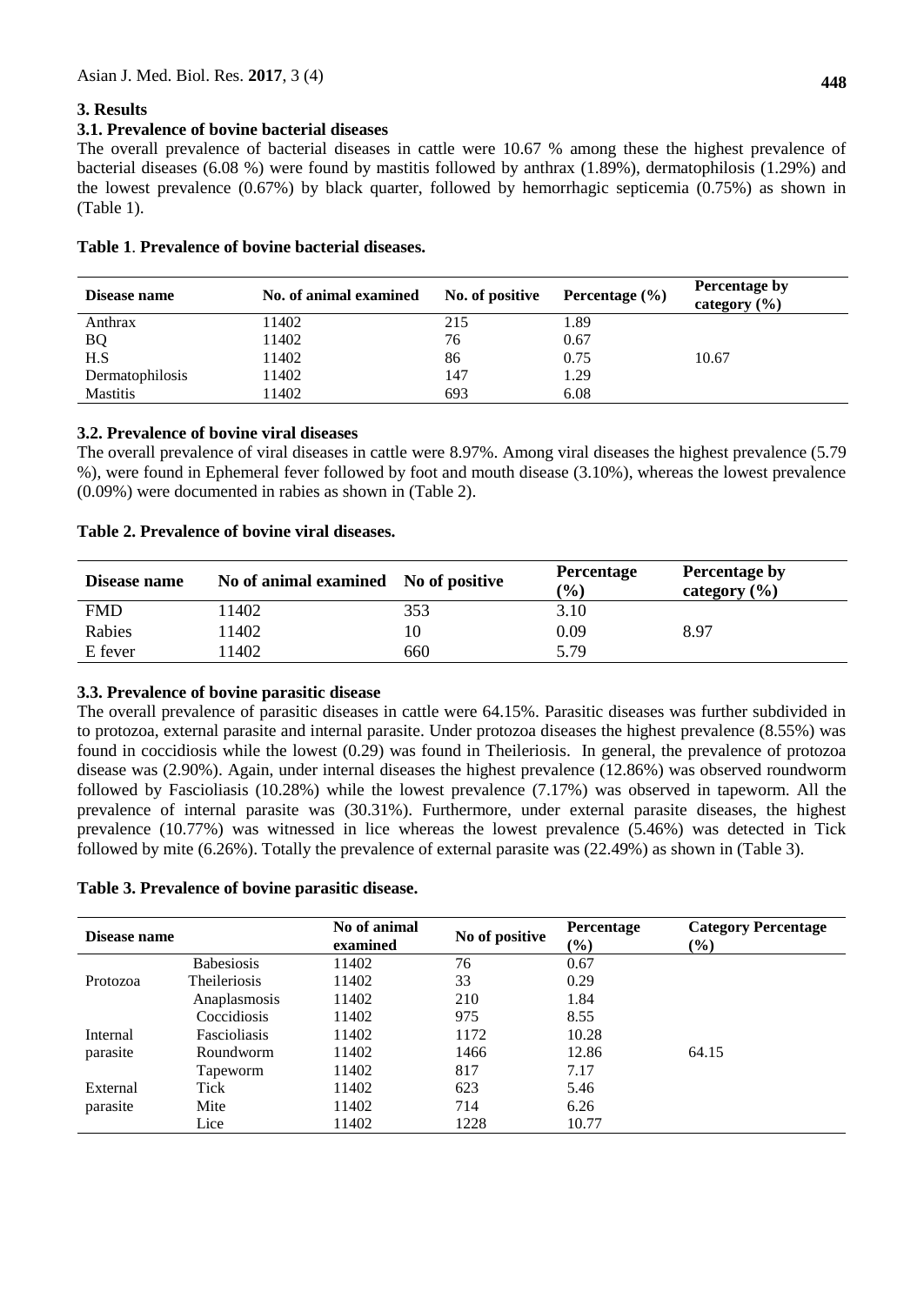### **3.4 Prevalence of metabolic and venereal diseases**

The overall prevalence of metabolic and venereal diseases in cattle were 14.22%. The highest prevalence of metabolic and venereal diseases (7.61%) was observed from metabolic disease while the lowest (6.60%) was found in Venereal disease as shown in (Table 4).

| Disease name              | No of animal examined |     | <b>No of positive</b> Percentage $(\%)$ | Category Percentage (%) |
|---------------------------|-----------------------|-----|-----------------------------------------|-------------------------|
| Metabolic diseases        | 1402                  | 868 | 7.61                                    | 14.22                   |
| Venereal disease diseases | 1402                  | 753 | 6.60                                    |                         |

## **3.5. Prevalence of bovine viral diseases based on season**

There was significant variation of bovine viral diseases in relation to the season of the year. In summer season the highest prevalence of bovine viral disease (8.61%) was observed from Ephemeral fever followed by Foot and mouth disease (3.38%) and Rabies (0.11. %). Similarly, in rainy season the highest prevalence of bovine viral disease (7.40%) was observed from Ephemeral fever followed by Foot and mouth disease (2.80%) and Rabies (0.24 %). Additionally, in winter season, the highest prevalence of bovine viral disease (3.85%) was observed from Ephemeral fever followed by Foot and mouth disease (3.09%) and Rabies (0.05%) shown in (Table 5).

### **Table 5. Prevalence of bovine viral diseases based on season.**

|                           | <b>Season</b>         |            |                  |               |                   |            |
|---------------------------|-----------------------|------------|------------------|---------------|-------------------|------------|
| <b>Disease Name</b>       | Summer $(n=2753)$     |            | Rainy $(n=2540)$ |               | Winter $(n=6109)$ |            |
|                           | No. of animals        | Percentage | No. of animals   | Percentage    | No. of animals    | Percentage |
|                           | affected              | $(\%)$     | affected         | $\frac{6}{6}$ | affected          | $(\%)$     |
| <b>FMD</b>                | 93                    | 3.38       |                  | 2.80          | 189               | 3.09       |
| Rabies                    |                       | 0.11       | 6                | 0.24          | 3                 | 0.05       |
| Ephemeral fever           | 237                   | 8.61       | 188              | 7.40          | 235               | 3.85       |
| Total                     | 333                   | 12.10      | 265              | 10.43         | 427               | 6.99       |
| p-value (Chi-square Test) |                       |            |                  |               | 34.224(0.000)     |            |
|                           | Level of Significance |            |                  |               | $***$             |            |

\*\* Highly significant (p≤ 1%)

### **3.6. Prevalence of bovine bacterial diseases based on season**

In summer season the highest prevalence of bovine bacterial disease (4.90%) was detected from Mastitis followed insignificantly by Anthrax (4.65%) although the lowest (0.69 %) was found in Black Quarter (BQ) the rest of bacterial disease showed intermediate. Moreover, in rainy season the highest prevalence of bovine bacterial disease (3.66%) was identified from Mastitis while the lowest (0.59%) was found in Black Quarter (BQ) and the rest were intermediate. Furthermore, in winter season, the highest prevalence of bovine bacterial disease (7.61%) was observed from Mastitis whereas the lowest (0.29%) was observed in H.S. the result showed that mastitis was the most prevalence bacterial disease in all the seasons as shown in (Table 6).

#### **Table 6. Prevalence of bovine bacterial diseases based on season.**

|                     | <b>Season</b>             |                              |                |                  |                |                   |  |
|---------------------|---------------------------|------------------------------|----------------|------------------|----------------|-------------------|--|
| <b>Disease Name</b> | Summer $(n=2753)$         |                              |                | Rainy $(n=2540)$ |                | Winter $n=6109$   |  |
|                     | No. of animals            | Percentage                   | No. of animals | Percentage       | No. of animals | <b>Percentage</b> |  |
|                     | affected                  | $\left( \frac{0}{0} \right)$ | affected       | $(\%)$           | affected       | $\frac{6}{6}$     |  |
| Anthrax             | 128                       | 4.65                         | 45             | 1.77             | 42             | 0.69              |  |
| <b>BQ</b>           | 19                        | 0.69                         | 15             | 0.59             | 42             | 0.69              |  |
| H.S                 | 36                        | 1.31                         | 32             | 1.26             | 18             | 0.29              |  |
| Dermatophilosis     | 64                        | 2.32                         | 55             | 2.17             | 28             | 0.46              |  |
| <b>Mastitis</b>     | 135                       | 4.90                         | 93             | 3.66             | 465            | 7.61              |  |
| Total               | 382                       | 13.88                        | 240            | 9.45             | 595            | 9.74              |  |
|                     | p-value (Chi-square Test) |                              |                |                  | 273.317(0.000) |                   |  |
|                     | Level of Significance     |                              |                |                  | $***$          |                   |  |

\*\* Highly significant (p≤ 1%)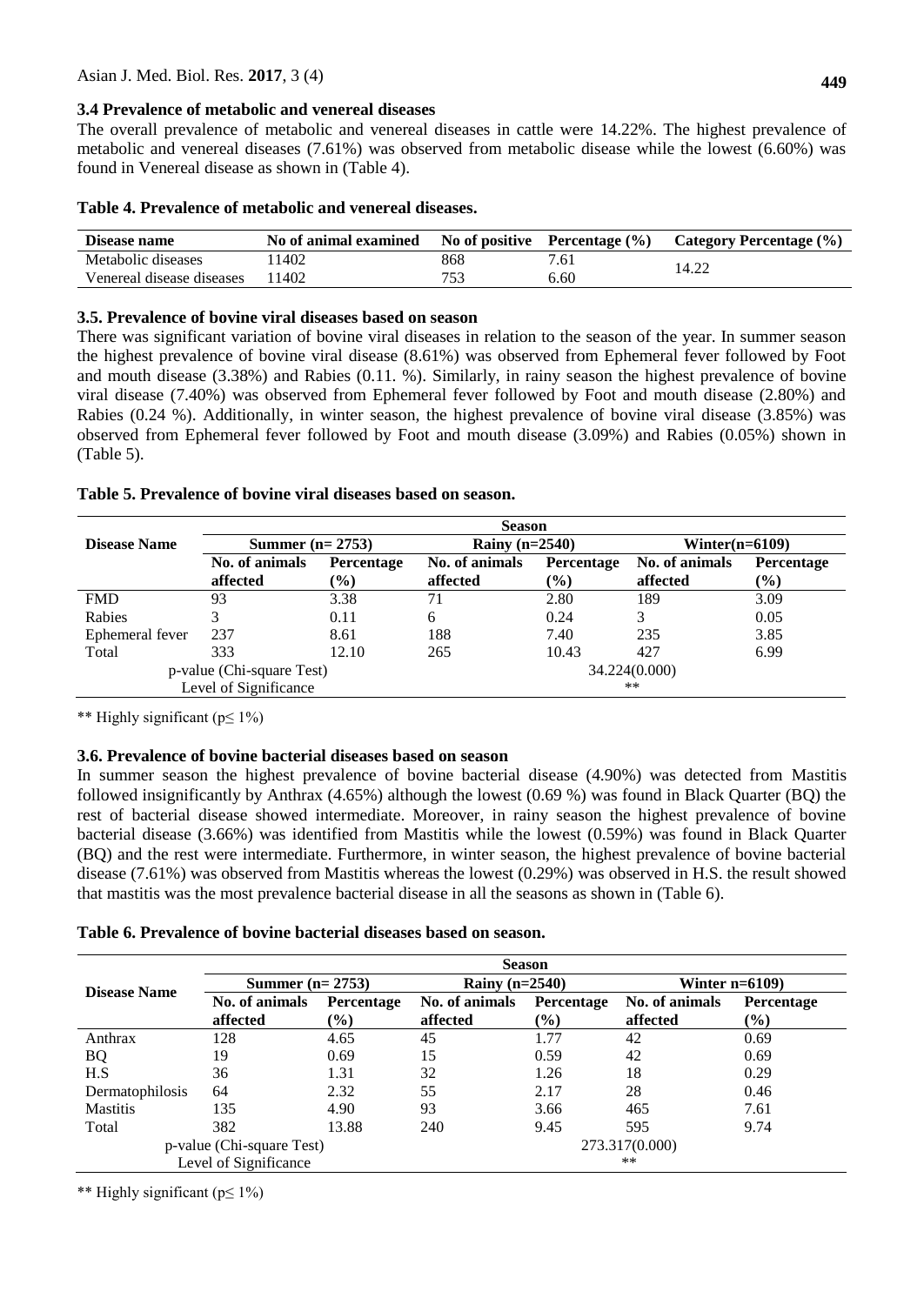#### **3.7. Prevalence of metabolic and venereal diseases based on season**

There was significant variation of bovine metabolic and venereal diseases in relation to the season of the year. In summer season the highest prevalence of other bovine disease (6.10%) was observed from metabolic disease while the lowest (5.16%) was found in Venereal disease. Contrarily in rainy season the highest prevalence of other bovine disease (10.87%) was observed in metabolic disease. Also in winter season, the highest prevalence of other bovine disease (7.37%) was observed in Venereal disease while the lowest (6.51%) was detected in metabolic disease shown in (Table 7).

|                           | <b>Season</b>              |                      |                            |                      |                            |                             |
|---------------------------|----------------------------|----------------------|----------------------------|----------------------|----------------------------|-----------------------------|
| <b>Disease Name</b>       | Summer $(n=2753)$          |                      | Rainy $(n=2540)$           |                      | Winter $(n=6109)$          |                             |
|                           | No. of animals<br>affected | Percentage<br>$(\%)$ | No. of animals<br>affected | Percentage<br>$(\%)$ | No. of animals<br>affected | <b>Percentage</b><br>$(\%)$ |
| Metabolic disease         | 168                        | 6.10                 | 187                        | 7.36                 | 398                        | 6.51                        |
| Venereal disease          | 142                        | 5.16                 | 276                        | 10.87                | 450                        | 7.37                        |
| Total                     | 310                        | 11.26                | 463                        | 18.23                | 868                        | 14.21                       |
| p-value (Chi-square Test) |                            |                      | 14.391(0.001)              |                      |                            |                             |
|                           | Level of Significance      |                      |                            |                      | $**$                       |                             |

|  | Table 7. Prevalence of metabolic and venereal diseases based on season. |  |  |
|--|-------------------------------------------------------------------------|--|--|
|  |                                                                         |  |  |

\*\* Highly significant (p≤ 1%)

### **3.8. Prevalence of bovine parasitic diseases based on season**

There was significant variation of bovine parasitic diseases in relation to the season of the year. Among parasitic diseases protozoa was subdivided in to subcategory. Under protozoa, in summer season the highest prevalence of bovine parasitic disease (8.43%) was observed from Coccidiosis and the lowest (1.09%) was observed from Babesiosis. Similarly, in rainy season the highest prevalence of bovine parasitic disease (5.75%) was observed from Coccidiosis while the lowest (0.43%) was detected from Babesiosis. Likewise, in winter season, the highest prevalence of bovine parasitic disease (9.77%) was observed from Coccidiosis and the lowest (0.31%) was observed from Theilariaosis. Under internal parasitic disease, in summer season the highest prevalence of bovine parasitic disease (14.53%) was observed from roundworm whereas the lowest (5.19%) was observed from tapeworm. In rainy season, the highest prevalence of bovine parasitic disease (13.23%) was observed from roundworm whereas the lowest (7.87%) was observed from Fascioliasis. In winter season, the highest prevalence of bovine parasitic disease (13.88%) was observed from Fascioliasis whereas the lowest (7.53%) was observed from tapeworm. Under external parasite diseases, in summer season the highest prevalence of bovine parasitic disease (9.73%) was observed from lice whereas the lowest (5.88%) was observed from mite. In rainy season, the highest prevalence of bovine parasitic disease (11.81%) was observed from lice whereas the lowest (5.71%) was observed from mite. In winter season, the highest prevalence of bovine parasitic disease (10.88%) was observed from lice whereas the lowest (3.73%) was observed from tick shown in (Table 8).

| Table 8. Prevalence of bovine parasitic diseases based on season. |  |  |  |  |
|-------------------------------------------------------------------|--|--|--|--|
|-------------------------------------------------------------------|--|--|--|--|

| Season's            |                   |                            |               |                            |               |                            |               |                              |
|---------------------|-------------------|----------------------------|---------------|----------------------------|---------------|----------------------------|---------------|------------------------------|
| <b>Disease Name</b> |                   | Summer $(n=2753)$          |               | Rainy $(n=2540)$           |               | Winter $n=6109$            |               | Chi-                         |
|                     |                   | No. of animals<br>affected | $\frac{0}{0}$ | No. of animals<br>affected | $\frac{0}{0}$ | No. of animals<br>affected | $\frac{0}{0}$ | square<br>( <i>p</i> -value) |
|                     | <b>Babesiosis</b> | 30                         | 1.09          | 11                         | 0.43          | 35                         | 0.57          |                              |
| Protozoa            | Theilariaosis     | $\Omega$                   | 0.00          | 14                         | 0.55          | 19                         | 0.31          | 165.227                      |
|                     | Anaplasmosis      | $\Omega$                   | 0.00          | $\Omega$                   | 0.00          | 210                        | 3.44          | (0.000)                      |
|                     | Coccidiosis       | 232                        | 8.43          | 146                        | 5.75          | 597                        | 9.77          |                              |
|                     | Fascioliasis      | 304                        | 11.04         | 200                        | 7.87          | 848                        | 13.88         |                              |
| Internal            | Roundworm         | 400                        | 14.53         | 336                        | 13.23         | 730                        | 11.95         | 81.439                       |
| parasite            | Tapeworm          | 143                        | 5.19          | 214                        | 8.43          | 460                        | 7.53          | (0.000)                      |
|                     | Tick              | 189                        | 6.87          | 206                        | 8.11          | 228                        | 3.73          |                              |
| External            | Mite              | 162                        | 5.88          | 145                        | 5.71          | 407                        | 6.66          | 67.834                       |
| parasite            | Lice              | 268                        | 9.73          | 300                        | 11.81         | 660                        | 10.80         | (0.000)                      |
| Total               |                   | 1728                       | 62.77         | 1572                       | 61.89         | 4194                       | 68.65         |                              |

\*\* Highly significant (p≤ 1%)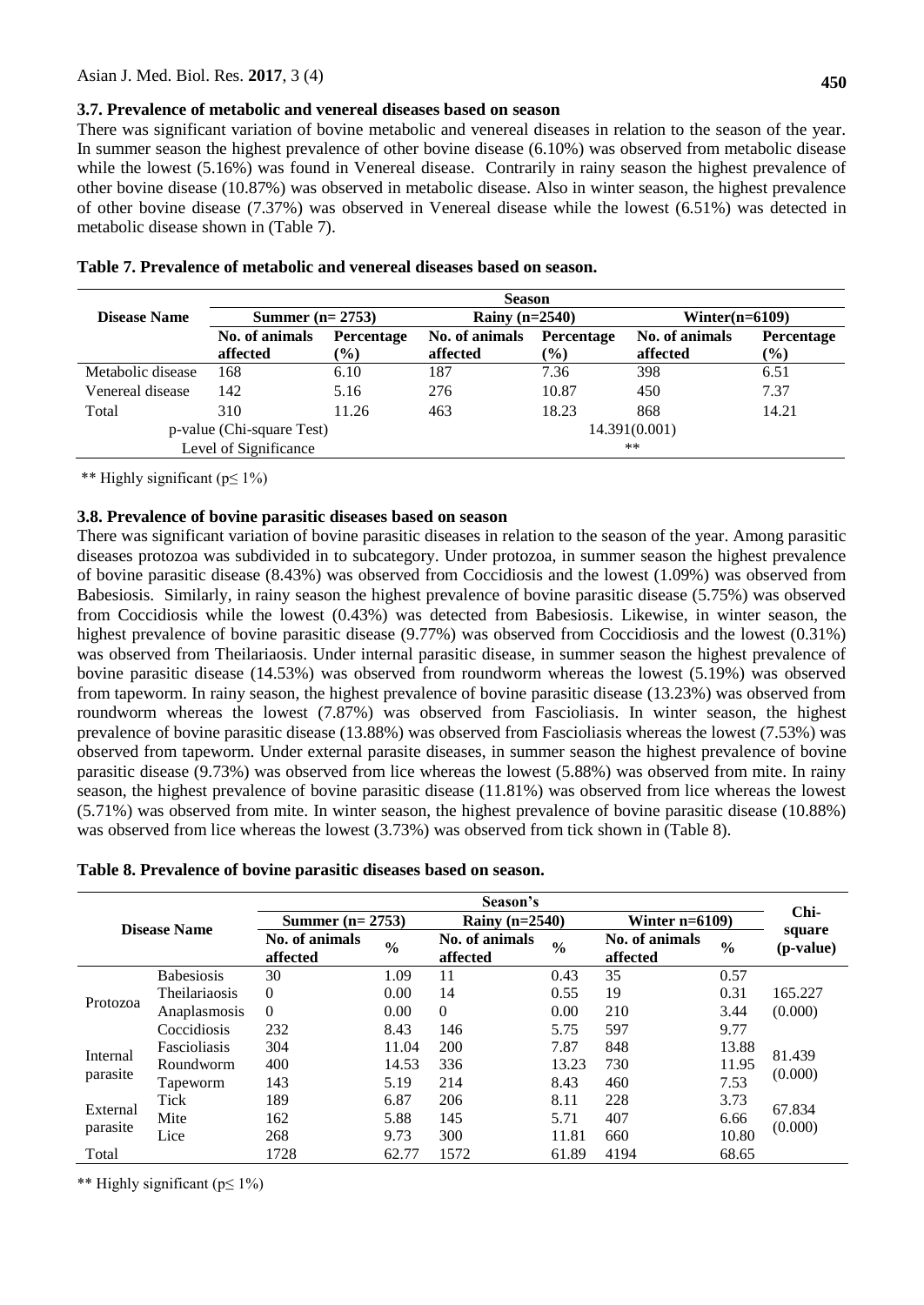# **4. Discussion**

### **4.1. Prevalence of bovine bacterial diseases**

In this study the overall prevalence of bacterial diseases was (10.67%) in which the highest prevalence was noticed in mastitis (6.08%) followed by anthrax (1.89%), Dermatophilosis (1.29%), hemorrhagic septicemia (0.75%) and black quarter (BQ) (0.67%). According to the bacterial diseases category the present result was lower than the result of Juli *et al.* (2015) who reported that the overall prevalence of bacterial diseases in Dinajpur were 15.27 % in which highest prevalence was observed in dermatophilosis (10.43%), followed by (1.76%), mastitis (0.73%), black quarter (0.59%). Nath *et al.* (2010) reported that the prevalence of dermatophilosis 13.55% which higher than this study. Badruzzaman *et al.* (2015) reported prevalence of dermatophilosis 0.19% which significantly different from this result and mastitis was 1.30% which is lower than this result. Dissimilar results were reported by Karim *et al.* (2014) who described that prevalence of mastitis and black quarter were 1.1% and 1.4% respectively.

# **4.2. Prevalence of bovine viral diseases**

The prevalence of FMD in this study was (3.10%) which was slightly higher than the results of Samad (2001) and Rahman *et al.* (2012) who reported 1.79%, 1.3% and 2.5% cases of FMD in cattle respectively. But our results are significantly different from the recent repot of Bangladesh as 4.74% and 0.27%. Sarker *et al.* (2011) and Mannan *et al.* (2009) reported that prevalence of foot and mouth disease (25.07%) at Rajshahi district and 24.51% at Meghna upazila of Comilla respectively which was higher than this study. Badruzzaman *et al.* (2015) conducted a study in Chittagong district of Bangladesh and they found that prevalence of foot and mouth disease and ephemeral fever as 4.74% and 0.27%.

# **4.3. Prevalence of bovine parasitic diseases**

In our present study, the prevalence of ectoparasite of cattle was 22.49% in which the highest prevalence was recorded in lice (10.77%) followed by mite (6.26%) and tick (5.46%). This result is greater than the findings of Magona *et al.* (2015) reported that the prevalence of ectoparasitic infection were showed 1.96% in all clinical cases that was lower than my finding. Rony *et al.* (2010) conducted a study in Gazipur of Bangladesh, and recorded 68.49%, 65.5%, 65.4% and 64.07% prevalence of tick infestation in cattle, respectively which was higher than my result. Ghosh *et al.* (2007) reported 80% cattle affected by ticks in Bangladesh, India and Pakistan. Aulakh (2003) reported the prevalence of babesiosis as 5.94% in India, which is higher than the results of present study. Subclinical infection of *A. marginale* in cattle has been reported frequently from many parts of the world as a concurrent infection with other blood parasites like Theileria and Babesia (Afridi *et al.*, 1985). This observation is not consistence with Badruzzaman *et al.* (2015) who reported that the prevalence of parasitic disease as 30.64% of which, in summer 12.78 %, in rainy 9.79%, winter 8.07%. in Chittagong district and Pallab *et al.* (2012) who reported 26.79% parasitic diseases to all clinical cases, of which 10.13% in cows, 5.22% in bulls and 11.43% in calves. Rahman *et al.* (2012) conducted a study at the Patuakhali Science and Technology University Veterinary Clinic and reported parasitic disease prevalence as 50.4% which is significantly lower from my study results. Rahman *et al.* (1972), Das and Hashim (1996) reported that prevalence of maggot-infested wounds 11%, and 2.20% respectively in cattle from Bangladesh although our observation was slightly different from them.

### **4.4. Prevalence of metabolic and venereal diseases**

In this study, the highest prevalence of cattle disease (7.61%) was found in metabolic disease. Dissimilar findings were reported by Badruzzaman *et al.* (2015) reported that prevalence of milk fever as 1.26% which is lower than our observation.

### **5. Conclusions**

The present study revealed that various infectious diseases like viral (8.9%), bacterial diseases (10.67%), parasitic diseases (64.15%), protozoa, internal parasite and external parasite were found in the cattle population in Dinajpur district of northern Bangladesh. Among the bacterial diseases the highest prevalence was found in Mastitis (6.08%) however within viral diseases the most prevalence disease was Ephemeral fever (5.79%). In case of parasitic diseases, the highest prevalence was observed in internal parasite. All bovine diseases, parasitic diseases were highly prevalence (64.15%) which counted in this study more than half of the cattle being studied.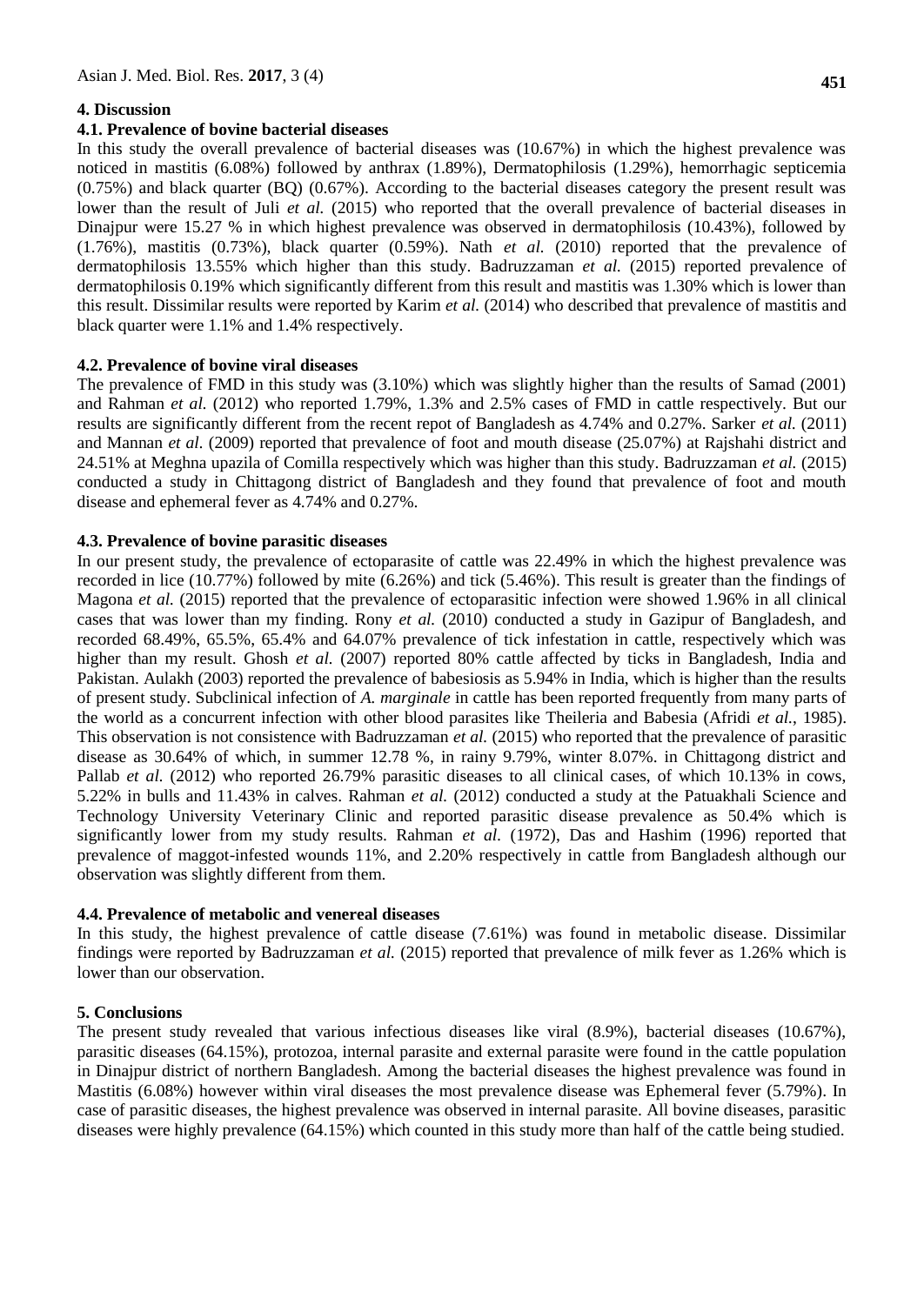#### **Acknowledgments**

This research work was supported by Department of Microbiology, Hajee Mohammad Danesh Science and Technology University, Dinajpur, Bangladesh.

#### **Conflict of interest**

None to declare.

#### **References**

- Afridi ZK, Irshad-Ahmad, GZ Khattak, QH Ullah and M Jamil, 1985. Incidence of anaplasmosis, babesiosis and theileriosis in dairy cattle in Peshawar. Sarhad J. Agri., 21: 311-316.
- Ahmed JU, M Shamsuddin and MGS Alam, 1994. Effect of seasons on fertility in the zebu cattle of Bangladesh. Bangladesh Journal of Training and Development, 5: 85-93.
- Aulakh GS, 2003. Haemato-biochemical and therapeutic studies on haemoparasites in bovines. Department of Veterinary Parasitology, Punjab.Agricultural University, Ludhiana, India.
- Badruzzaman ATM, MSI Md. Siddiqui, OF Faruk, NS Lucky, MA Zinnah, FMA Hossain and MM Rahman, 2015. Prevalence of infectious and non-infectious diseases in cattle population in Chittagong district of Bangladesh. International Journal of Biological Research, 3:1- 4.
- Boland F, GE Kelly, M Good and SJ More, 2010. Bovine tuberculosis and milk production in infected dairy herds in Ireland. Pre. Vet. Med., 93: 153–161.
- Bock R, L Jackson, A de Vos and W Jorgensen, 2004. Babesiosis of cattle, Parasitology, 129 Suppl, S 247-269.
- Das BC and MA Hashim, 1996. Studies on surgical affections in calves. Bangladesh Veterinary Journal, 30: 53- 57.
- Dewan ML, MI Hossain, MA Bake and M Uddin, 1979.Observation on the visceral larval migration of *Toxocaravitulorum* in buffalo calves. Bangladesh Veterinary Journal, 13: 35-37.
- Ge NL, KM Kocan, EF Blouin and GL Murphy, 1996: Developmental studies of *Anaplasma marginale* (Rickettsiales: Anaplasmataceae) in male Dermacentorandersoni (Acari: Ixodidae) infected as adult using nonradioactive in situ hybridization. J. Med. Entomol., 33: 910-920.
- Garrels G, 1975. Gastrointestinal parasitic Infestation of cattle in some villages of Dhaka and Tangail Districts in Bangladesh. Bangladesh Veterinary Journal, 9: 9-10.
- Ghosh S, GC Bansal, U Seitzer, JS Ahmed, 2007. Status of tick distribution in Bangladesh, India and Pakistan. Para. Res., 2: 207-216.
- Hossain MJ, M Amin, M Mostofa, M Sharif and SMA Khalid, 2004. Efficacy of levanid against natural gastrointestinal nematodiasis and paramphistomiasis in sheep. The Bangladesh Veterinary Journal, 21: 70- 73.
- Juli MSB, MF Hoque, ATM Badruzzaman and HM Kawser, 2015. Bovine diseases at Dinajpur district of Bangladesh: Epidemiological status with relation to age and season. Annals of Veterinary and Animal Science, 2: 55-63.
- Karim MR, MS Parvin, MZ Hossain, MT Islam and MT Hussan, 2014. A report on clinical prevalence of diseases and disorders in cattle and goats at the upazilla veterinary hospital, mohammadpur, magura. Bangl. J. Vet. Med., 12: 47-53.
- Kendall SB, 1954. Fascioliasis in Pakistan. Annals of Tropical Medical Parasitology, 48: 307-313.
- Kitching RP, Hutber AM and MV Thrushfield, 2005. A review of foot-and- mouth disease with special consideration for the clinical and epidemiological factors relevant to predictive modeling of disease. Vet J., 169:197-209.
- Nandi S and BS Negi, 1999. Bovine Ephemeral fever. A review. Comp. Immunol. Microbiol. Infec. Dis., 22: 81-91.
- Kocan KM, 1986. Development of *Anaplasma marginale* in ixodid ticks: coordinated development of a rickettsial organism and its tick host. In: Sauer, J. R., Hair, J. A. (Eds.), Morphology, Physiology and Behavioral Ecology of Ticks, Ellis Horwood Ltd., England, pp 472-505.
- Kocan KM, J De La Fuente, EF Blouin and JC Garcia-Garcia, 2004. Anaplasmamarginale (Rickettsiales: Anaplasmataceae): recent advances in defining host-pathogen adaptations of a tick-borne rickettsia. Parasitology, 129: 285-300.
- Mackerras IM, MJ Mackerras and FM Burnet, 1940. Bull. Connc. Sci. Ind. Res. Melb., 136: 1-116.
- Mannan MA, MP Siddique, MZ Uddin and MM Parvez, 2009. Prevalence of foot and mouth disease (FMD) in cattle at Meghna upazila in Comilla in Bangladesh. Journal of Bangladesh Agricultural University, 7: 317- 319.